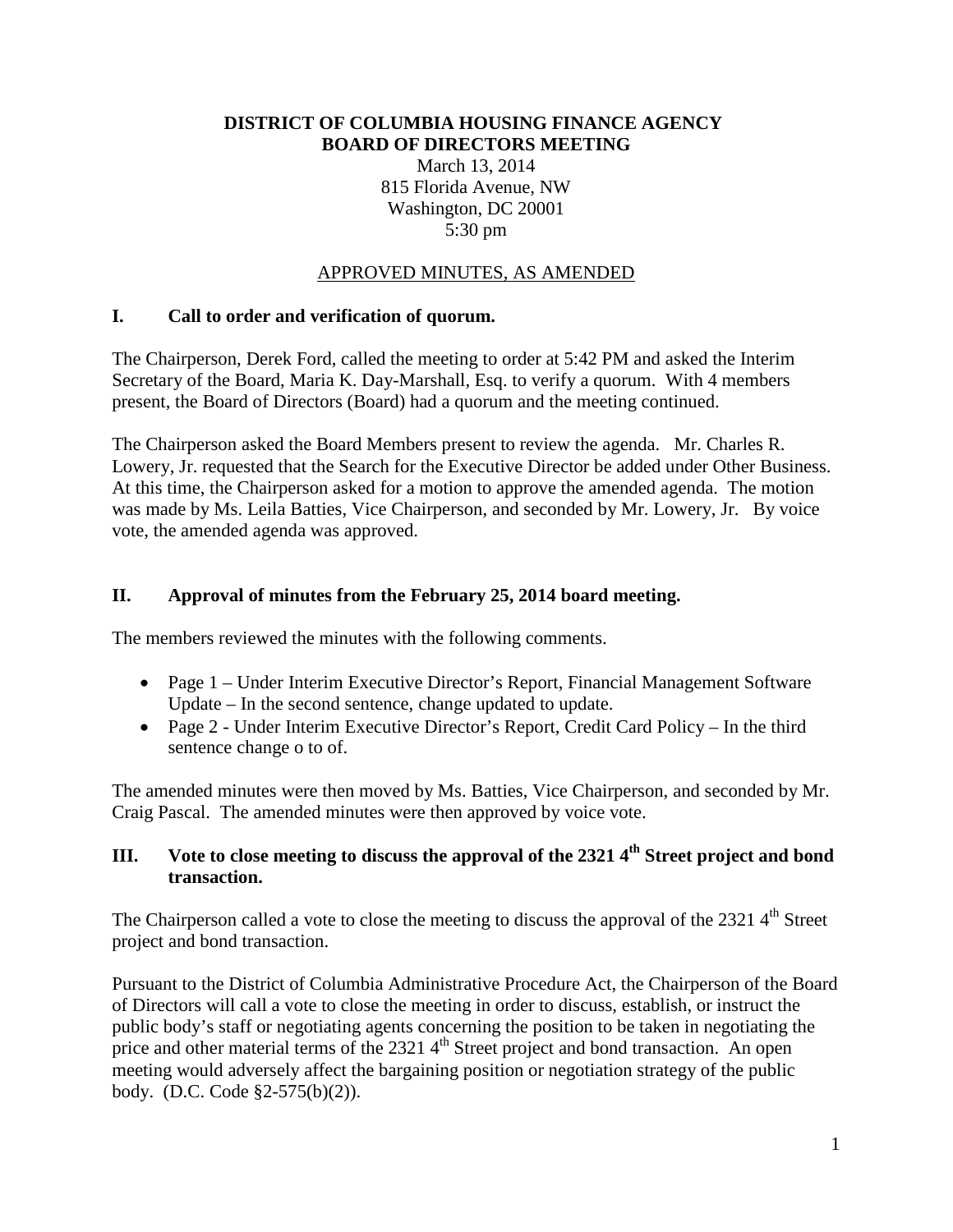A motion was made by Ms. Batties, Vice Chairperson and seconded by Mr. Pascal. The Chairperson moved the meeting into a closed session at which time the DCHFA staff presented the projects to the Board of Directors and the Board of Directors asked questions regarding each project.

# **IV. Re-open meeting.**

The Chairperson reopened the meeting at 5:58 PM.

### **V. Consideration of DCHFA Eligibility Resolution No. 2014-02 for the approval of the 2321 4th Street project and bond transaction.**

The Interim Secretary read the resolution into the record and the Chairperson asked for a presentation by staff.

Prior to the presentation, Ms. Batties disclosed that Holland and Knight served as the land-use counsel for the underlying approval of the project. Ms. Batties stated that she did not work on the project/case and that she will not financially benefit or otherwise benefit from the approval of the project. Ms. Batties asked that the Board of Directors vote to waive the apparent conflict. The Chairperson asked for a motion to allow Ms. Batties to participate and vote on the 2321 4<sup>th</sup> Street project and bond transaction. The motion was moved by Mr. Pascal and seconded by Mr. Lowery, Jr. and the motion carried.

Ed Pauls, Senior Development Officer, presented the project along with the development team. The development team representatives included Jim Edmondson, E&G Group, Kenton Drury, E&G Group, Kenneth Brewer, H Street CDC, Eric Jones, H Street CDC, and Avi Fechter, Equity Plus (project consultant).

2321 4<sup>th</sup> Street consists of the acquisition and construction of a five story building housing 116 units and approximately 5,000 square feet of retail space on the ground floor. The property is currently owned by H Street Community Development Corporation (H Street CDC) and it will be sold to the partnership which includes H Street CDC, E&G Group and the tax credit subsidiary. The 116 unit project will include four studios, 70 one bedroom, 38 two bedroom and four 3 bedroom units. Proposed tenant amenities include a computer room, an exercise room, meeting rooms, an elevated courtyard, a social service providing officer and 24 hour front desk security. Tenant services will be managed by N Street Village and Latin American Youth Center. The total development cost is \$30.2 million. The matter before the Board of Directors was the consideration of an Eligibility Resolution authorizing the issuance of taxable and/or taxexempt bonds in an amount not to exceed \$18.5 million.

Questions asked by the Board of Directors include the following:

• How did you determine the bedroom mix and the number of 3 bedroom units to include on the site? The development team responded that a market study was performed to help them determine the proper bedroom mix and the demand for their housing unit type and size.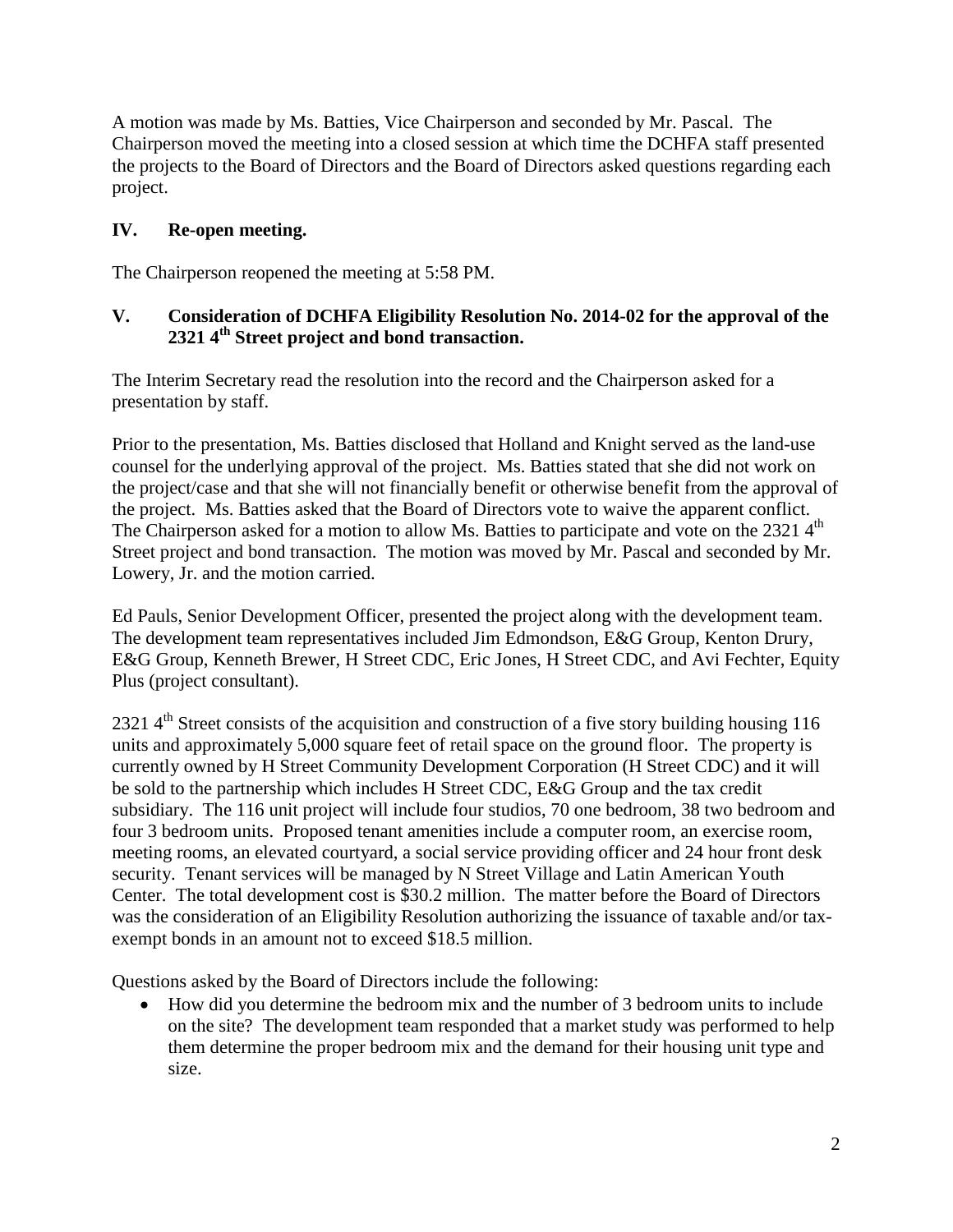# **VI. Interim Executive Director's Report.**

The Interim Executive Director provided the following updates.

- Parkway Overlook Status The foreclosure auction will occur on Friday, March 14, 2014 at 11 am at Alex Cooper Auctioneers.
- New webpage A new Freedom of Information Act (FOIA) webpage was created and now can be viewed on the DCHFA's website homepage. The link is located in the footer of the homepage – [www.dchfa.org.](http://www.dchfa.org/)
- Refunding Initiative Staff is working with an outside financial advisor to evaluate the Risk Share Program portfolio. In order for the staff to procure the services of a financial institution to perform the refunding, the staff will be using a clause in the procurement manual that allows the DCHFA to accept unsolicited proposals in order to obtain innovative or unique methods or approaches to accomplish the Agency's mission or goals. The staff will present a more formal presentation and ask for the Board's approval to refund a portion of the portfolio outstanding bonds to reduce the interest rate and provide a savings to the DCHFA. The staff plans to return to the Board of Directors at the first meeting in April.
- Follow up to Requests from the Board of Directors
	- o Map The Agency has a map of projects that needs to be updated to include the last few years of projects that were financed by the DCHFA. Staff will update the map and share it with the Board of Directors.
	- o List of HFA Issuances The Agency has a list of DCHFA issuances since inception, however staff needs to update the list to include the last few years of projects that were financed by the DCHFA. Staff will update the list and share it with the Board of Directors.
	- o Project Investments The Agency has a list of DCHFA investments by Ward, however, staff needs to update the list to include the last few years of projects that were financed by the DCHFA. Staff will update the list and share it with the Board of Directors.
- Credit Card Policy A draft credit card policy was prepared by staff, and the auditors are currently reviewing it. Once the auditors review the policy, the policy will be brought to the Board for their review and approval.
- Financial Management Software System The Work Team continues to meet and is currently working on the development of the Request for Proposals for a system.
- McKinney Act Loan Portfolio There are four loans in default and the DCHFA is working with the borrowers to determine how to bring the loans current.
- Risk Share Portfolio Balance The Risk Share portfolio balance stands at \$132 million.
- DC Building Finance Corporation The staff filed the DC Building Finance Corporation paperwork with DCRA to comply with District rules and regulations.

# **VII. Other Business.**

• Fraud Hotline – The Chairperson asked for an update on the Fraud Hotline research. The CFO, Sergei Kuzmenchuk stated that the cost is approximately \$1800 annually and that further information would be shared at future meetings after he concludes his research.